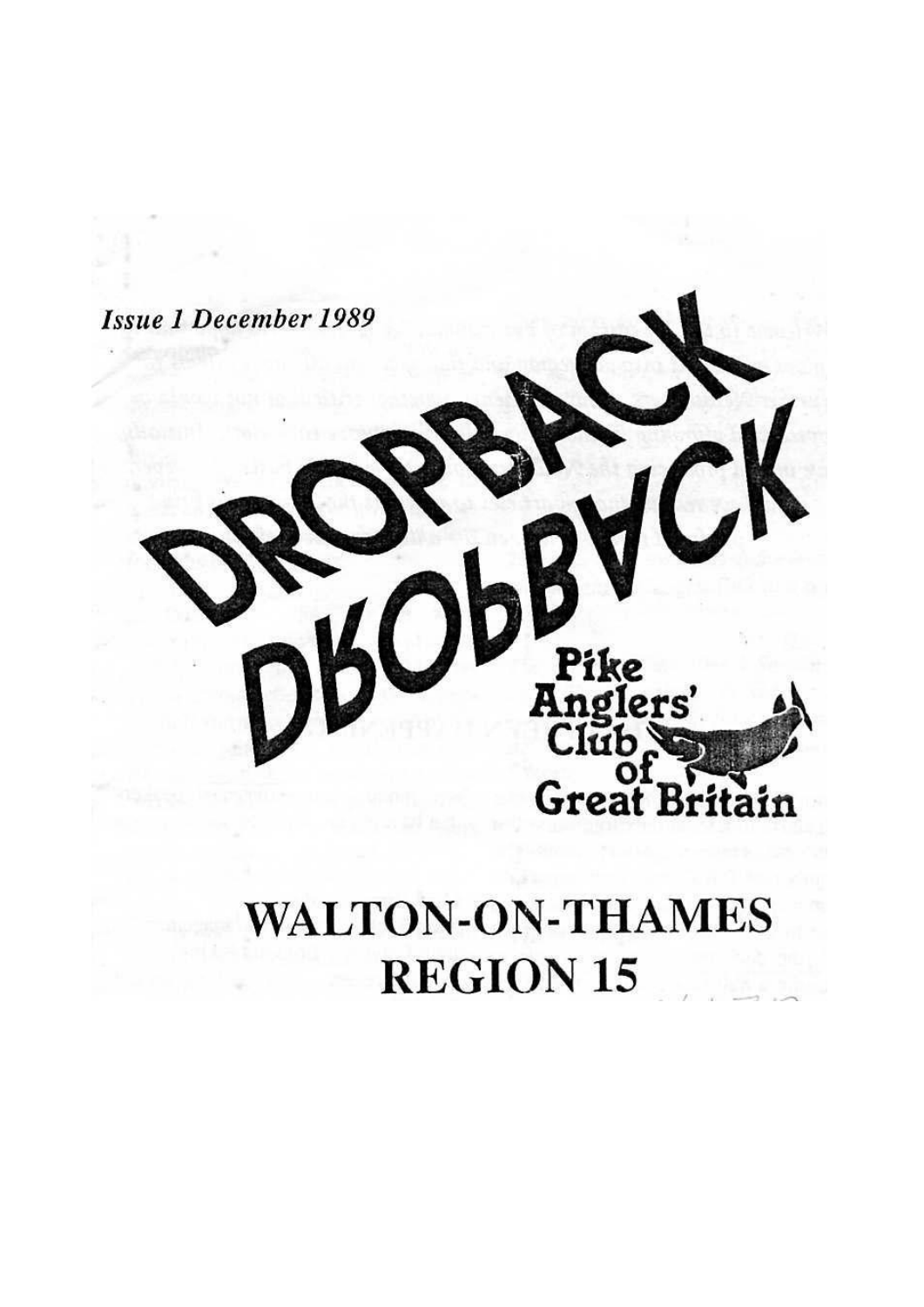Welcome to the 1st edition of our regional newsletter. We hope that it gives an insight into our region and that you will submit items/or further newsletters. Your comments, whether critical or not would be appreciated allowing further newsletters to improve each time. Initially, we intend producing the newsletter on a six monthly basis. However, should we receive enough articles to warrant the newsletter being produced more often/ then we will endeavour to do so.

#### **WHATS BEEN HAPPENING?**

Prior to November 1987, the region met regularly in a local pub, to discuss our triumphs or more often our failures. The number of P.A.C. members attending our meetings gradually increased and due to an average attendance of about 12, the decision was jointly made to acquire a hall that could be used on a monthly basis, allowing the region members to enjoy and to learn more about Piking by having the facilities to show slides/films and to invite guest speakers.

In November 1987 we held our 1st meeting at the Canon public house, Molesey. This was to become a base for the region. The ROs, have attempted to invite either a guest speaker or bring along films or slides each month. Among the guest speakers that have so far attended our meetings are:-

Len Arbery - 'Redmire Pool' Mick Bowles - 'Pike fishing' Nick Buck - 'Fisheries Management' John Calvery - 'Lomond Piking' Bill Rushmere - 'Punt fishing on the Tidal Thames' Eddie Turner - 'Pike fishing'

We have also encouraged our own members to contribute to the meetings amongst the members that have given talks are:

Tony Arbery - 'Barbel and Chub' Gordon Cross - 'Catfish' John Keating - 'Lure Fishing'

We believe that it is essential that members contribute to the meetings to allow the region to grow in strength as well as members. It is not easy to stand-up in front of a group of people whether an angler with much experience, or sheer novice. We would therefore like to thank all those that have given talks as well as those that have suggested ideas for films or slide shows.

In December 1988, due to work commitments Malc Green stood down as R.O. (although to date, the PAC has yet to acknowledge this fact). Trevor Nichols and I were voted in by the region as 'joint' ROs. It is only as joint RO, that I realise just how much work is involved in running a region (and there are two heads now not one) so many thanks to Malc, for all he did, in keeping the region together.

It was decided late last year that the region would keep a record of all the Pike caught by region members and that trophies would be presented at the end of the season. Two trophies were bought:

#### **MOST MERITORIOUS**

This was to be awarded to the member whom caught a Pike that the region felt was special. This trophy is not for the largest nor is it for the smallest, but for the Pike that is most deserving.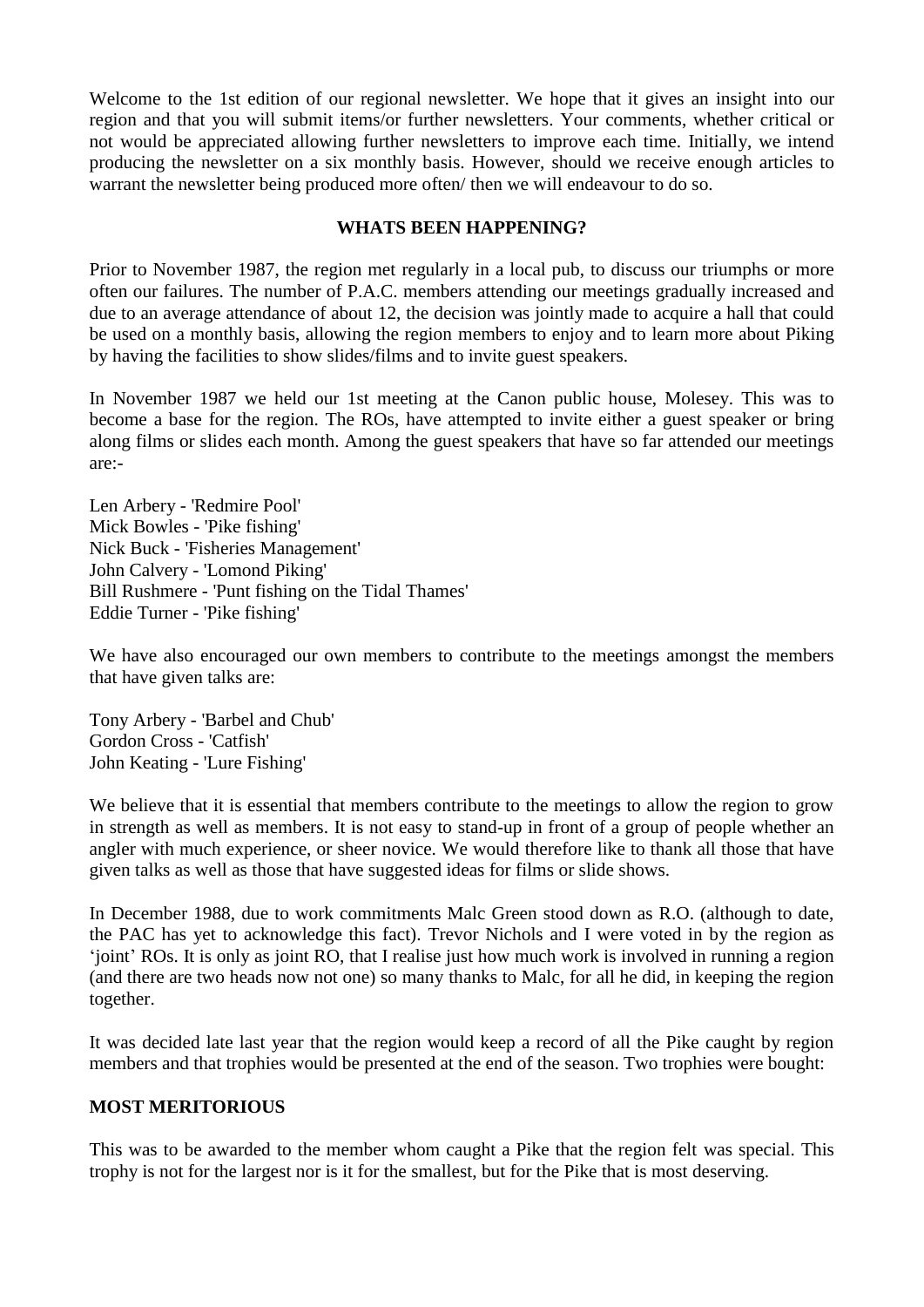The winner for the 1988/9 Season was Trevor Nichols. Trevor was presented with this trophy for a Pike, which weighed in at 27 lb 8 oz. The award was presented to Trevor, as it wan his first ever 20 lbs+ Pike.

### **BIGGEST**

This was to be awarded to the member that caught the largest Pike at a regional 'Fish-in'.

The winner for the 1988/9 Season was again Trevor Nichols. Trevor was presented with this trophy for a pike caught at Wraysbury II. The Pike weighed in at 9lb 6oz

We are again running the record book and look forward to seeing your entries in it this year.

*David Fish*



# **PAC NATIONAL PIKE MATCH**

The PAC National Pike Match was held on Sunday 19th November at Mortons Leam near Peterborough. The venue is a small drain in the Cambridgeshire Fens near where it runs into the tidal River Nene.

I travelled up to Cambridgeshire with my brother on the Saturday afternoon as my parents have recently moved to the area, having now both retired,

Having loaded the car, with all my gear (where docs it all come from) I went to pick up Simon my brother up. On arriving at his place his gear was already and beside it were two paving slabs, "dad wants these taken up" said Simon. Oh Great! Unload all my gear and in with the paving slabs. Then load Simons gear in. It only just fits, and it's a Cavalier Estate, and the back is right down. When I drive off it feels like I've now got power steering, I'll have to watch that!

The journey up was uneventful and we stopped off in Huntingdon in an attempt to obtain rod licences, we had heard the AWA bailiffs were a bit hot, and having been caught out at Ardingly by the Southern Water Bailiffs and didn't want to go through that again.

Having visited two tackle shops and been told that they did not issue weekly rod licences at this time of year, because AWA rod licences run December to December, they then tried to sell us an annual licence for £7.50 (£15 for 2 rods!). We gave up on this idea and continued on to Parson Drove about 10 minutes drive from the venue of the match.

Arrive safely at mums, good there is tea, cakes and dinner cooking. (They are going out later, so Simon and I can go down the pub for a few). Dinner is great, nothing like mums cooking. Once they leave Simon and I head for the pub. The Old Swan is about 500 yards away. Two pints later (God the beer is crap), we head home. Simon decides to watch T.V. and I go to bed.

Up and early (well 7 o'clock). A quick look out the window reveals thick fog, great; at least it's not sunny. Mum gets up and cooks breakfast. At 5 am the fog is lifting and the sun is coming out. We arrive at the meeting place, the Chequers Inn, at about 8.10am. The car park is packed, and the pub is open.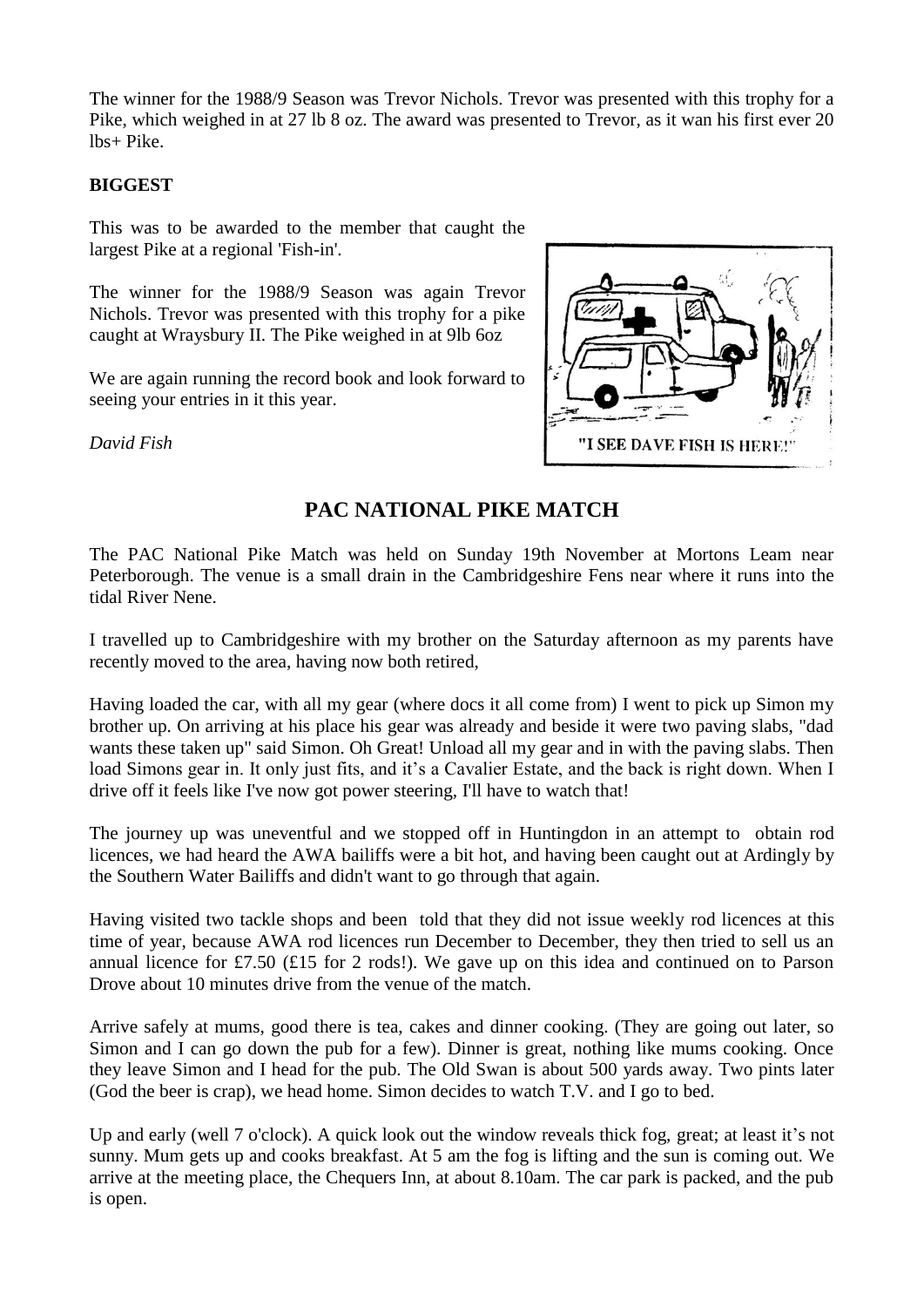We go inside and are offered breakfast, again, and have to decline, (shame Trevor's not here). We register and collect our tickets pay our pools money and then the draw takes place. The pegs are No 1-40, 1 - 26 you can park at your swims. 27-40 you have to climb a style and walk to your swims. I draw Peg No 4 and Simon draws No 7. There is a stretch set aside for catching livebait and fishing starts at 9.30am. I drop Simon at his swim and go back to mine set up a float rod and try and catch some livebait. 20 mins later, nothing. Time to get the pike gear out, 2 rods one float paternoster, one leger.

9.30am comes and the shout goes up out good with the leger and a small sardine, and the float paternoster with a small dead roach on.

Just prior to the off I'd plumbed around, Maximum of 4 foot of water right up to the edge of the reeds on near and far bank. There is a cattle drink on the far bank to the left and a weed bed, the water here is about 2 foot. No other features.

And that was it, moved the baits around changed baits, injected oil in them, made them buoyant. Nothing!

During the morning the organisers Dave Downes and the other R.O. walk up and down. We had a short chat and it is obvious they are a little disappointed with the turn out, and even more so with the lack of attendance of any of the P.A.C. Committee.

Word filters down that the guy at Peg No 1 has had 4 fish by about midday and that one other bloke has also had a few. The guy at Peg No 1 is taking all his fish in the shadow under the bridge where he is pegged. At about this time some of the contestants start to pack up and leave. Then my dad arrives with a fresh flask of coffee. He stays a short time and then leaves.

At 2.30pm the shout goes up and everybody packs up and returns to the Pub. A few bevies are sunk and the prize giving commences. The pubs up here don't seem to close. Winning weight was 11 lb 7oz, 2nd was l0 lb l0 oz. Best fish was 5 lb 4 oz caught by the guy who came 2nd. There were loads of prizes, rods, reels, lures, bait vouchers. Very good.

Just a final thing I missed. On arrival one of the organisers was selling weekly rod licences for £1.50 and when you registered you were given a packet of assorted Partridge Pike Hooks. The day was well organised, they were a friendly crowd and it was an experience.

We left the pub at about 3.40pm and returned to Mums. Roast dinner and then home to London.

300 miles round trip for a blank and could have gone round the comer from home to do that. Oh well, hopefully better luck next time.

*David Fish*

# **IT IS NEVER TOO LATE**

It was Tuesday 14th March 1989. The season had not been a good one, with a total of 27 fish, only 4 of them doubles. They were a 121b from Priory Water on a white Reflex, an 11 lb from Wraysbury 2 on the same white Reflex. I then lost my prize spinner on a snag! The other 2 doubles were a l0lb 6oz from Kingsmead on smelt before the bastards netted it - (they forgot to mention their plans when I purchased the group permit,) and a 131b 9oz from the Grand Junction Reservoir at Hampton.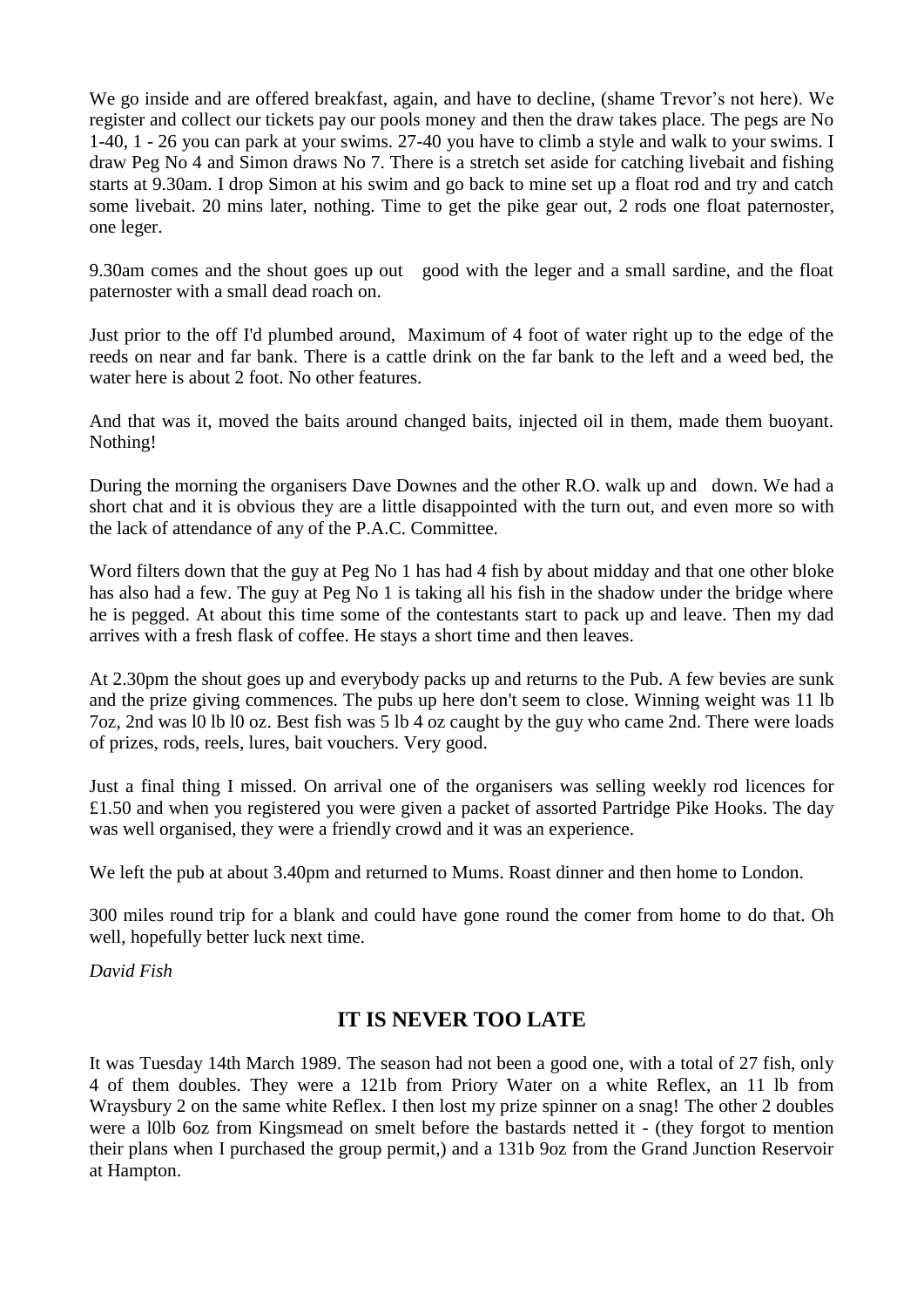It was raining when we arrived at the water. I believe carp anglers would call it a Colne Valley still water - normal people call it the Metropolitan Police Lake at West Drayton. We chose to fish the specimen lake and cast out dead baits towards some small islands.

Action throughout the preceding weeks had been slow to say the least, so I took some reading matter in the form of 1985/86 'Course Fisherman' and 'Big Fish' mags. By about midday and several sausage rolls later, I decided to break the habit of a lifetime. No - not turn down another sausage roll, but to suggest to Dave that a change of swim was in order.

Once firmly ensconced in a swim and supplied with copious amounts of coffee and grub I am unlikely to move. However, one article in the mags, I think it was by Nev Pickling suggested that he favoured a mobile approach. Spend an hour or two in each swim and then move on I think it said.

Plan B went into action and we duly arrived at our second swim which was in bay, local knowledge had it down as a hotspot.

I plumbed the depth, it was about 10 feet, 3 rod lengths out there was a channel, some 2-3 feet deeper, a definite feature. I set up two leger rods, one with sardine in the channel, the other with a nine inch smelt (it needed using up anyway) in the middle of the bay. Dave set up in the next swim, the two swims being separated by a willow tree. The baits had been out about 10 minutes when Dave called that the sausages were ready.

I had just taken the first bite of the roll, when Dave said "your buzzer's going". Dammed inconvenient, I thought, as I held the roll between my teeth, brown sauce dripping down my chin.

The line was peeling of the reel fast; I wound down and felt a solid resistance. It was a good fish, good enough for Dave to turn the Primus off anyway. It surfaced about 15 yards out, "That's a 20" Dave shouted "look at the width across the back".

Most of the fight took place with the fish near the surface, the dorsal fin being clearly visible throughout. Thank goodness for 151b Maxima I though as it saw the net. It seemed like or ages but the fight probably lasted 10 minutes. She was cleanly hooked, removal was easy.

It was clearly my first 20. The Avons were zeroed, 271b8oz. The scales were checked and double checked, 271b 8oz it was. My arm was aching as the photos were being taken and she was quickly slipped back into the margins.

A couple of minutes later with a swift thrust of her tail she powered back into the depths.

My arms and legs felt like jelly -1 only just finished my next sausage roll! We tried to fish on but without the commitment that was necessary. The suggestion to turn it in was almost simultaneous.

With only about 8 hours of the season remaining it was a close run thing, a very welcome fish indeed. My two largest fish of the season up until that point only weighed in at 25lb 9oz together.

The last few days of the season have proved fruitful for me on more than one occasion.

I've kept a weeks leave for March 1990 any offers?

*Trevor Nichols*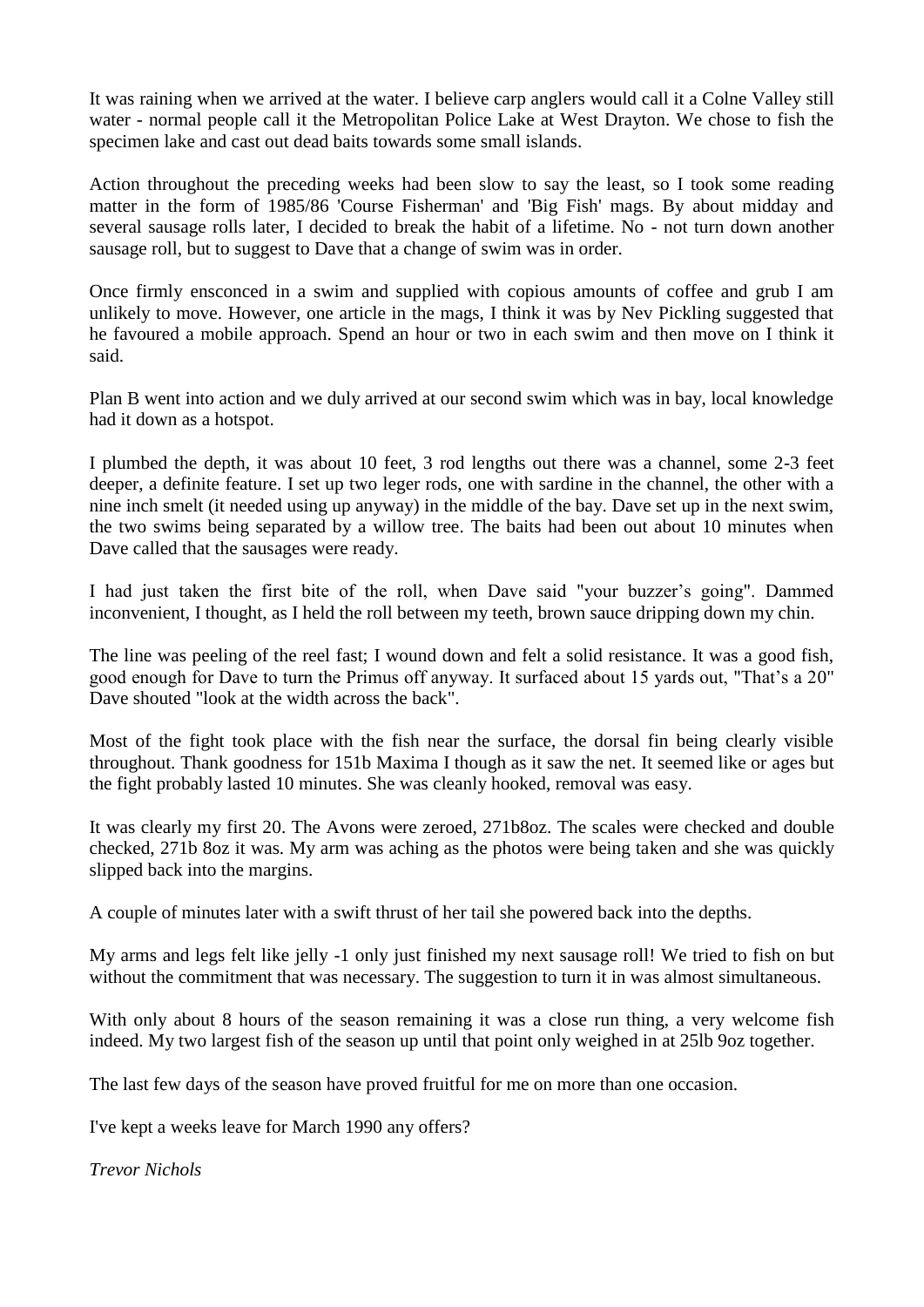## I Esox

A Spratt, A Herring, A Red Gurnard An air injected Dace There's food of every type and colour As I swim around this place

I slowly browse along the ledge Unable to make out what I've seen On closer inspection leant believe it A Sardine, all glowing green

I circle round and have a smell I picket up to taste Ouch its biting back I don't like that I must away with haste

My efforts to make a dash All meet with dismal failure. I'm dragged head long towards the bank An experience not to savour

I'm lifted up into the air Then laid down on my bank He quickly puts things in my mouth The pains gone, thank God for that

I'm then placed in a bag And lifted up once more I jump about then lay still And then he shouts Twelve Four

Then he holds me in his arms, My stomachs all a flutter A sudden flash dazzles me As someone presses the shutter

In no time at all I am set free But one thing I will remember If ever I get caught again To make sure it's a SAC member

*Brian Thomas*

## **FOSTER AN ANGLER**

As some of you will know I was contacted by Doug Hulme of 'Foster an Angler' to assist at Thorpe Park, where 25 of the children were going Pike Fishing. Doug wanted about 6 people to help. I rang around and the arrangements were made for us to meet at the Park at 8.30am on 6th December. I arrived at about 8.35am to find Mike, Paul and Keith already there.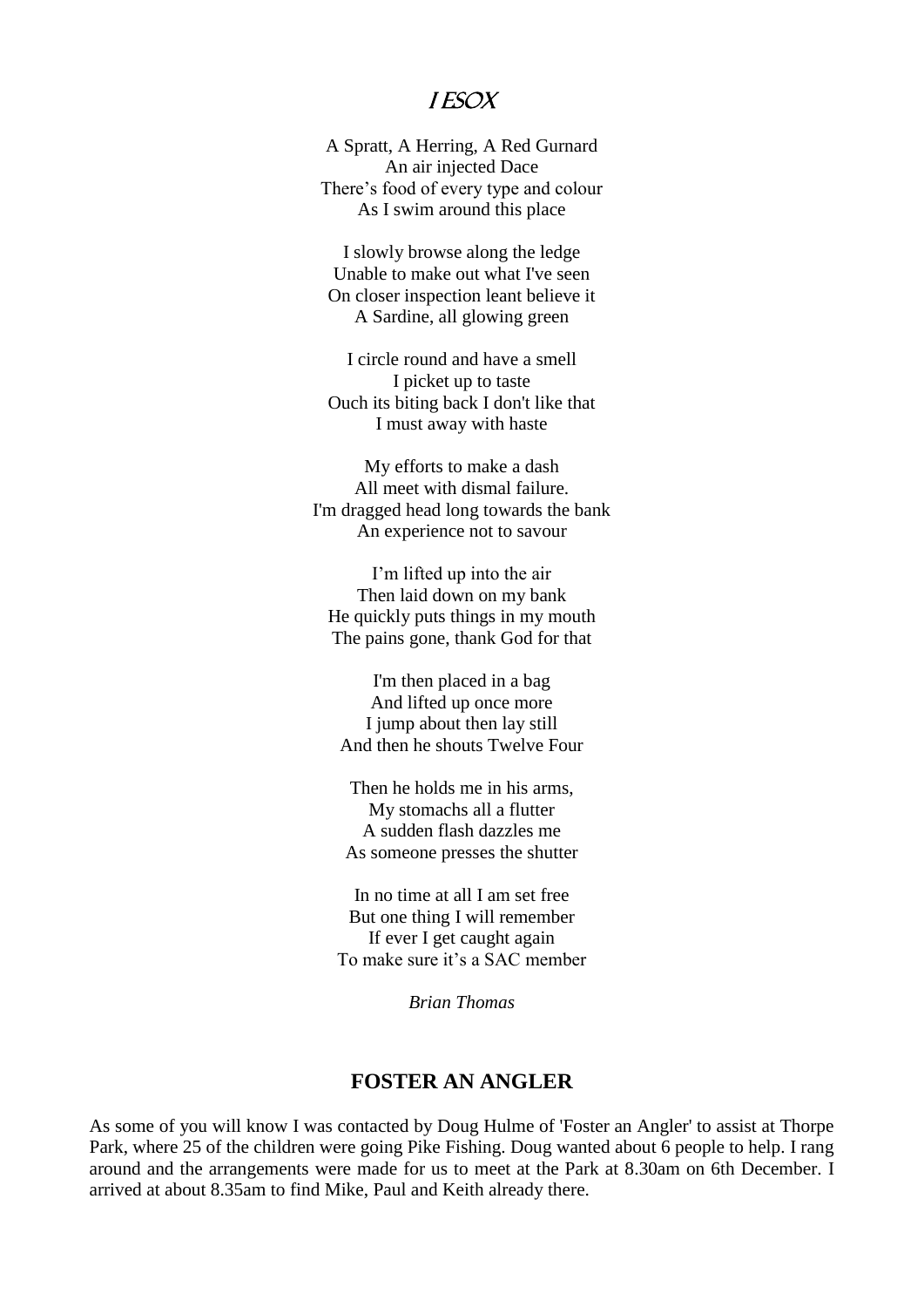Brian arrived just after me. Jim Hinkley (of 'Glowbait' fame) handed us all sealed envelopes explaining what was going to happen. He also gave a quick chat to everybody. 'Richworth' had supplied the frozen deadbaits and advice was given as to the best areas to fish around the pontoons and the Thorpe Belle paddle streamer. Only two rods were to be used

At about 8.50 am we set off, towards the pavilion as was to be expected, there was a mad rush to get to the best swims. We didn't bother to rush, as it had already been agreed that as the fish were caught, the children would be moved to another swim - the aim being that they would all catch by the day's end.

Brian, Mike, Keith and myself set ourselves up with two rods each between the bridge and the front of the Thorpe Belle'. I set up a leger and float paternoster. As we were not allowed to start fishing, until the children arrived, I put on the brew. The children arrived at about 9.30am, and made their way over to us. I landed with a young lad named 'Paul', I asked him if he had been fishing before to which he replied "Yeah, loads of times, I've caught Carp to 16lb and Pike to 15lb". Trust me to get the one that knows what he is doing. Oh well, bait up and cast out! Paul says "Your reel handles are on the wrong side, can't you change them? - Just for you Paul, I'll change them (Thinks perhaps I could use him as bait) Oh Well try again!, cast out one half sardine and one half herring. About 10 minutes after we start, Brian gets a drop back on a sardine, winds down and hits a fish, he then hands the rod to the lad fishing with him, a short tussle (This boy fishes well) and a fish is in the net, 9lb 3oz, a good start. Photographs are taken and the fish returned. This could be a promising day.

The kids soon get bored and wander off, some of them for a smoke and the others to see how their mates are getting on and what else is happening. Paul, Mike and Keith are still swamped by their apprentices, but still have had no fish. After a while, all is still and quiet, time for a brew and hot sausage.

After a short while I decide to walk to the other side of the Thorpe Belle' to see what's going on and get some smaller baits - smelt if possible. As I was walking past the paddle boat the bloke fishing uptight to the paddle asks if I would mind watching his rods and his lad while he goes to the toilet. He hasn't gone 2 minutes when the float on his left hand rod slides across the surface towards the paddle. I pick up the rod - the reel handle on the wrong side! I wind down and bend into the fish, it feels good. Unthinking I hand the rod to the young lad. The fish charges towards the paddles and the lad holds the rod and hangs on. It's at this point it dawns on me, that the lad hasn't done this before. The fish is going to pull him in. I grab his coat and pull him back-just in time! I then bend down behind the lad - Oh Shit, does this bloke set his clutch or backwind, to play the fish. The lad still has the rod up as the clutch starts to click. Apply some side strain to keep it out of the paddles and the fish turns. We then play it out in front of us safely and someone nets it.

Looks like a double, nearly as big as the lad. I unhooked the fish and it weighed in at 9lb 6oz. Very thin fish, slack body and big head, looks more like a 14lb. The young lad is beaming. I knelt behind him again and we both hold the fish, more photos, and it's returned. The lad is so excited and his excitement is very catching. I wander back to my rods, having forgotten about baits. The other kids are still running about, even those with Paul, Mike and Keith have wandered off. Word has obviously got out, that fish are being caught from the pontoons, as that's where all the kids have gone.

Another of the helpers come round offering live baits from a bucket, so I decide to change baits and put a live bait on the float paternoster and bring both baits in close. Jim Hinkley's girlfriend walks round with a box of cakes, sausage rolls and mince pies (good job Trevor's not here).